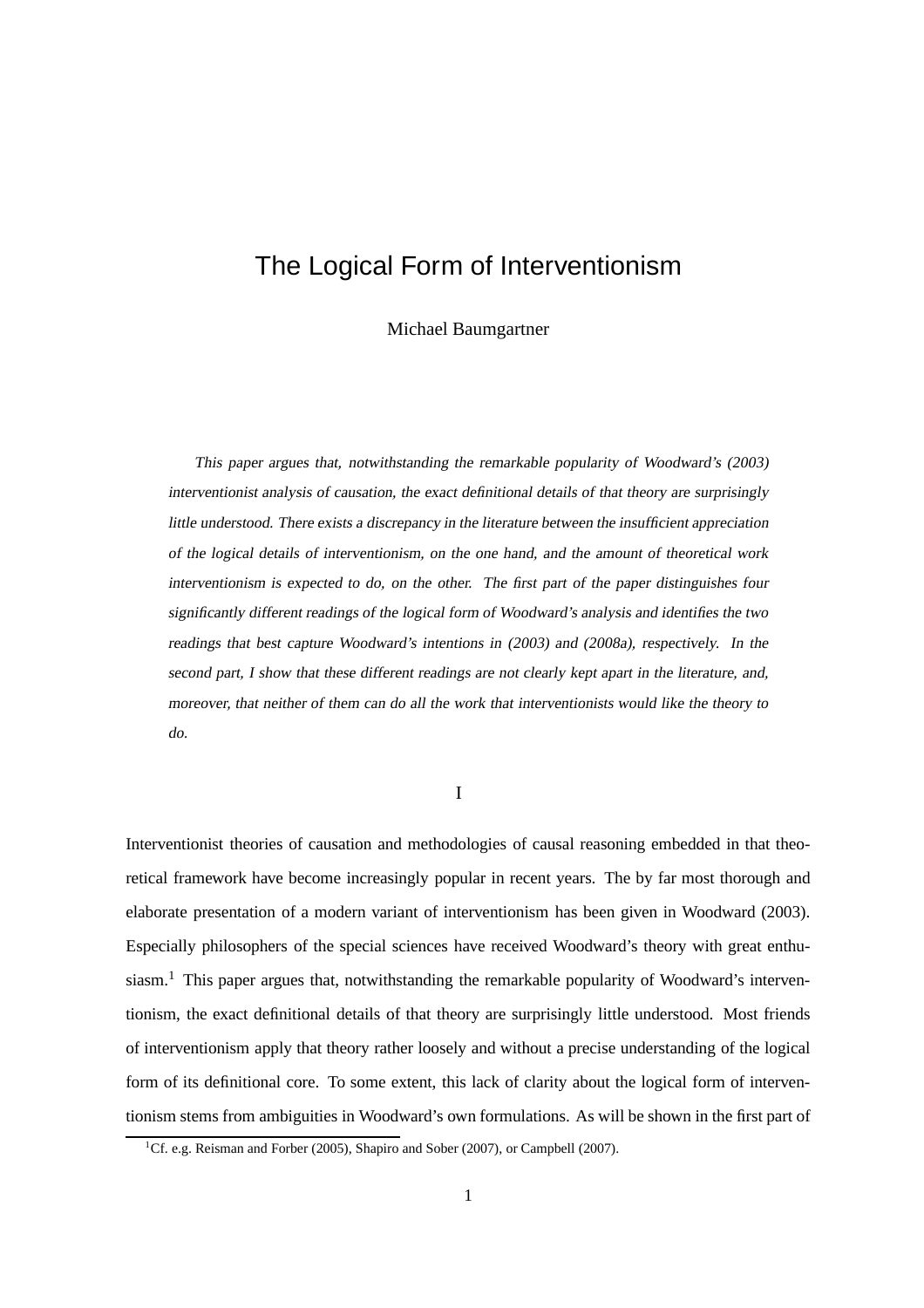the paper, the definition of (direct) causation Woodward proposes in (2003) allows for three deviating readings that are all (reasonably) faithful to the grammatical surface of Woodward's wording, yet differ significantly with respect to the truth conditions they attribute to causal statements. Furthermore, in a recent paper (Woodward 2008a), Woodward suggests yet another reading of his definition of causation, one that is incompatible with all three literal readings of his original account. Woodward never explicitly distinguishes between these different variants of his theory. Accordingly, many authors have overlooked the ambiguities contained in the definitional core of interventionism, to the effect that, depending on the context in which the theory is applied, different readings of it are implicitly presupposed. Section II, hence, demarcates the various readings of Woodward's interventionism by explicitly formalizing them. Moreover, it identifies the two readings that best capture Woodward's intentions in (2003) and (2008a), respectively. Finally, in section III, I show that neither of the possible readings of Woodward's analysis does all the theoretical work that friends of interventionism would like the latter to do.

#### II

The following is Woodward's original and most frequently cited definition of direct causation (Woodward 2003, 59):<sup>2</sup>

(M) A *necessary and sufficient condition* for X to be a (type-level) direct cause of Y with respect to a variable set  $V$  is that *there be* a *possible* intervention on X that will change Y or the probability distribution of Y *when* one holds fixed at some value *all* other variables  $Z_i$  in V.

Before we take a closer look at the possible readings of (M), three things need to be noted about an account of causation that turns on (M). First, as Woodward points out repeatedly, it is non-reductive insofar as it does not spell out causation in non-causal terms. Rather, it defines causation in terms of the notion of an *intervention* on X with respect to Y , which Woodward (2003, 98) defines as a surgical (causal) manipulation of X that is not connected to Y on a path that does not go through X and that is (statistically) independent of all causes of Y that are not located on a path through X. Second,  $(M)$ 

 $^{2}$ The italics are mine. They are intended to emphasize the logical constants in (M). Note that Woodward is very explicit about the fact that he sees (M) to be a *definition* of direct causation (cf. e.g. Woodward 2003, 55, 60-61). We can confine our discussion to Woodward's notion of direct causation, because it is the core notion of his theory. Indirect (or contributing) causation is then defined based on direct causation.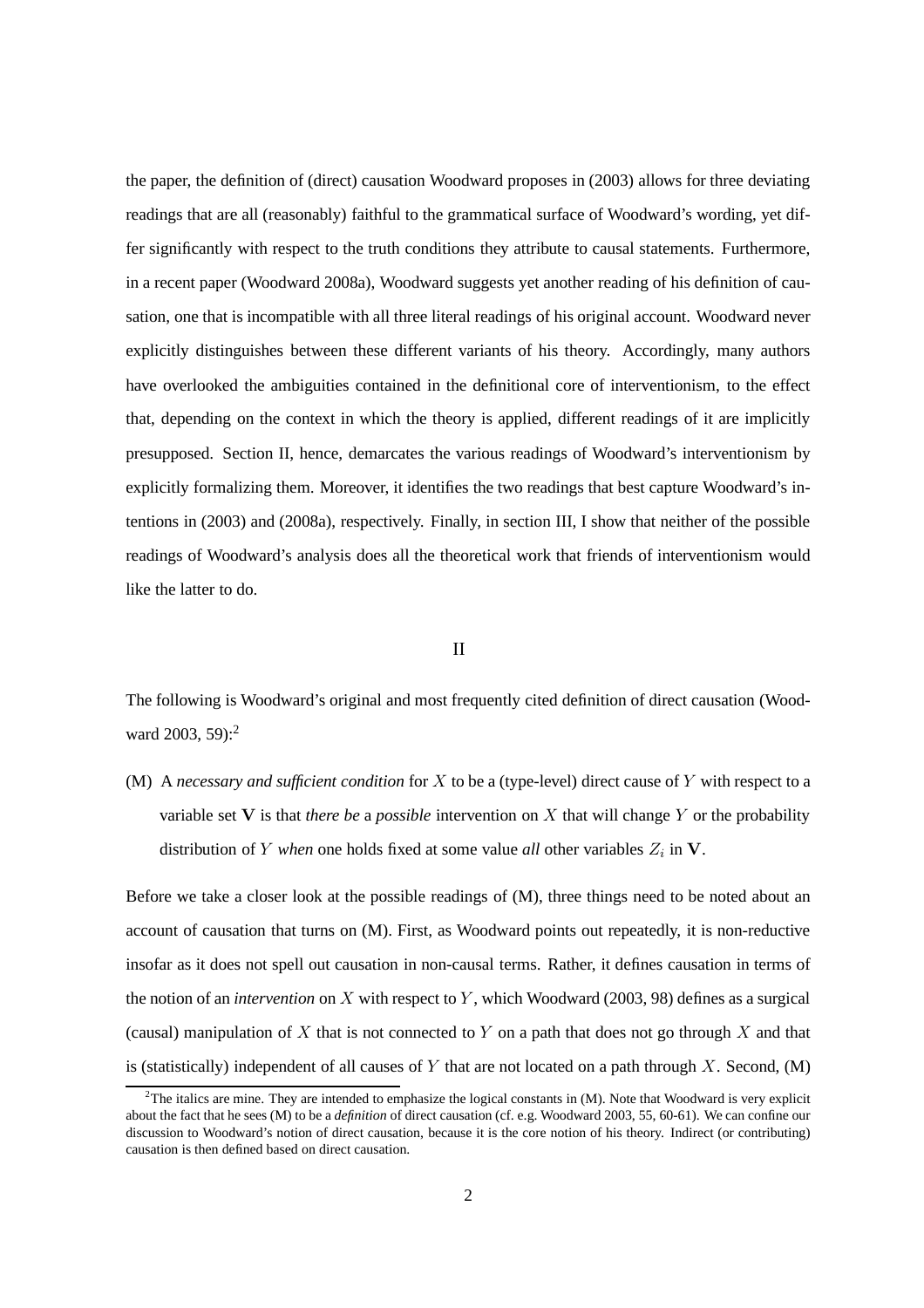provides a notion of causation that is relativized to a set of investigated variables. For simplicity, I shall subsequently only make this relativization explicit where necessary to avoid misunderstandings. And third, it is a variant of a counterfactual analysis of causation, because the notion of a *possible* intervention contained in (M), according to Woodward, should be interpreted to mean that if some intervention on X with respect to Y were to occur, (the probability distribution of) Y would change in some reproducible way (cf. Woodward 2003, 70-71, 88-90, Woodward and Hitchcock 2003).

The very beginning of (M) claims to supply a necessary and sufficient condition for any two variables to stand in the relation of direct causation. Accordingly, the main formal feature of (M) is a universally quantified biconditional. The left-hand side of this biconditional is constituted by the analysandum "X is a direct cause of Y with respect to a variable set  $V$ " which—if variables of causal structures are chosen as domain of quantification—can be symbolized by  $C_{\mathbf{v}}xy$  with  $C_{\mathbf{v}}$ representing the relation " $\dots$  is a direct cause of... relative to variable set V". The right-hand side of the biconditional, in turn, provides the analysans of  $C_Vxy$ . It features three unmistakable logical constants—"there be", "possible", "all"—and one constant—"when"—which could be interpreted in terms of a conditional, or, as we shall see below, might also be taken to stand for mere conjunction.<sup>3</sup> The analysans first states (*de re*) the existence of a possible intervention on X with respect to Y which, relative to fixed domain semantics of modal logic, amounts to (*de dicto*) stating the possible existence of an intervention on X with respect to Y:  $\Diamond \exists i Iixy$ , with I standing for the ternary relation "... is an intervention on... with respect to...".<sup>4</sup> Informally, the remainder of the analysans of  $C_{V}xy$  asserts that, while the possible intervention is performed on  $X$  and all other variables in  $V$  are held fixed, the value or the probability distribution of Y changes. Taken in combination, the two constituents of the right-hand side of the biconditional in (M) allow for three significantly different readings—depending on how "when" is interpreted:

(i) There possibly exists an i such that if i is an intervention on X with respect to Y and all

 $3$ Plainly, there also is an "or" in (M). This disjunction is intended to ensure that the theory is applicable to both deterministic and probabilistic structures. As this is of no relevance to the present context, I am not going to explicitly formalize that disjunction.

<sup>&</sup>lt;sup>4</sup>In modal systems containing the Barcan Formula (BF)  $\Diamond \exists xFx$  is even equivalent to  $\exists x \Diamond Fx$ . For details see e.g. Hughes and Cresswell (1996, 246). Irrespective of whether BF is presupposed, I take a *de dicto* reading of (M) that sidesteps metaphysical questions as to the manner of existence of possibilia to be more in line with the basic non-metaphysical approach followed in Woodward (2003). The subsequent discussion, however, in no way hinges on this preference of a *de dicto* reading of (M). That is, whoever prefers a *de re* reading may simply substitute ∃*i* $\Diamond Iixy$  for  $\Diamond \exists iIixy$  in what follows.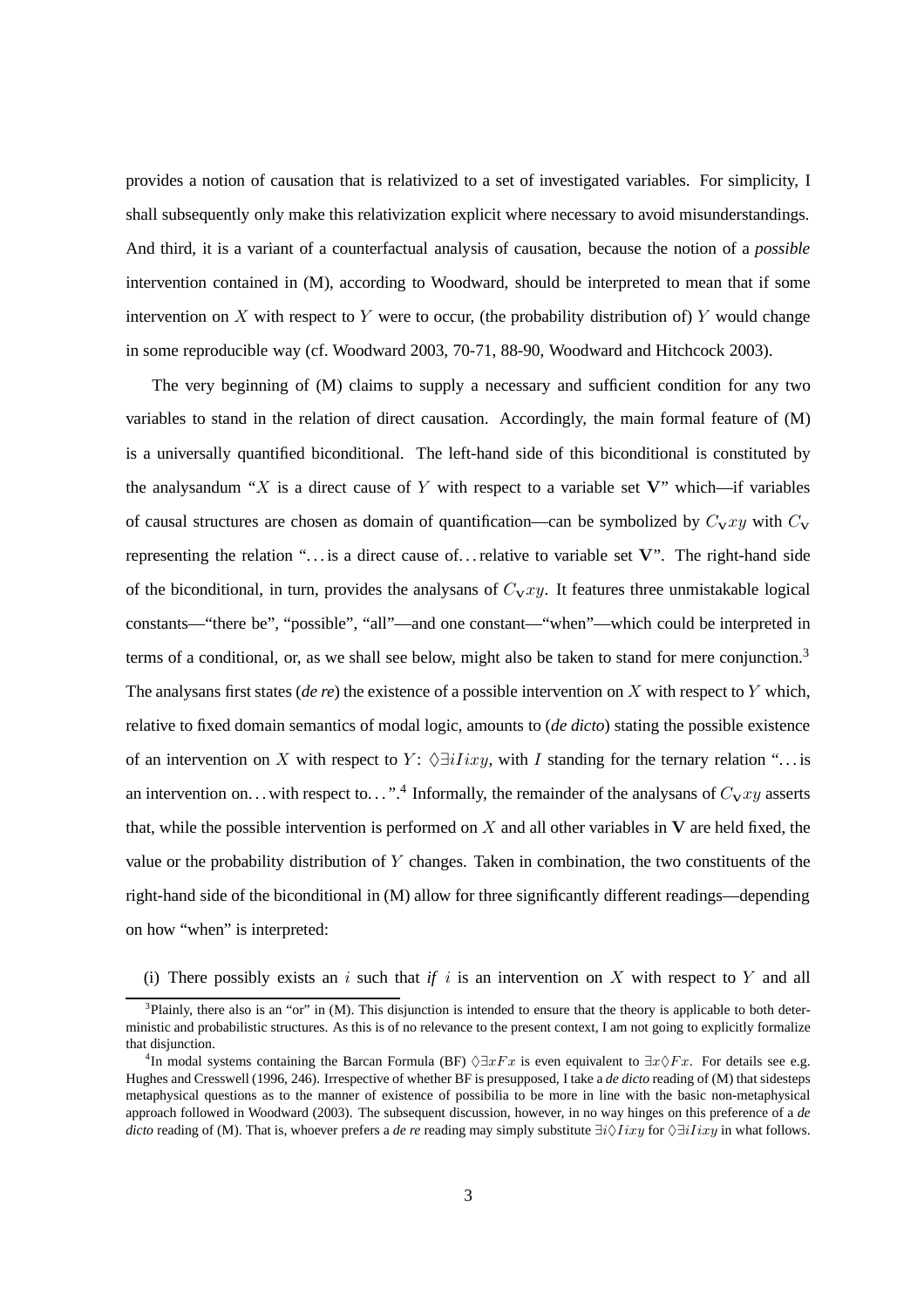other variables are held fixed, *then* i is accompanied by changes in Y (or of its probability distribution).

- (ii) There possibly exists an  $i$  such that  $i$  is an intervention on  $X$  with respect to  $Y$  *and* if all other variables are held fixed, then  $i$  is accompanied by changes in  $Y$  (or of its probability distribution).
- (iii) There possibly exists an i such that i is an intervention on X with respect to Y and all other variables are held fixed *and* i is accompanied by changes in Y (or of its probability distribution).

While in readings (i) and (ii) "when" is interpreted as a conditional (with varying scope), in (iii) it is taken to stand for conjunction. In (i) "if. . . then" is the main operator within the scope of the existential quantifier, in readings (ii) and (iii) the latter's scope is governed by "and". While (ii) features two conjuncts—the second conjunct being a conditional—, (iii) contains three conjuncts. How these readings affect the truth conditions of (M) and, thus, the analysis of causation provided by (M) is most clearly seen if the three complete logical forms of (M) induced by (i), (ii), and (iii) are contrasted. By introducing the predicates  $F$  representing "... is held fixed" and  $G$  standing for "... is accompanied by changes in ..." and by restricting the domain of universal quantifiers to the variables in the set  $V$ ,<sup>5</sup> reading (i) yields (1), reading (ii) yields (2), and reading (iii) yields (3) as logical form of (M):

$$
\forall x, y (C_{\mathbf{V}} xy \leftrightarrow \Diamond \exists i (Iixy \land \forall z (z \neq i \land z \neq x \land z \neq y \to Fz) \to Giy))
$$
(1)

$$
\forall x, y (C_{\mathbf{v}} xy \leftrightarrow \Diamond \exists i (Iixy \land (\forall z (z \neq i \land z \neq x \land z \neq y \rightarrow Fz) \rightarrow Giy)))
$$
 (2)

$$
\forall x, y (C_{\mathbf{V}} xy \leftrightarrow \Diamond \exists i (Iixy \land \forall z (z \neq i \land z \neq x \land z \neq y \to Fz) \land Giy))
$$
(3)

Not all of these readings of (M) capture the basic intuitions behind an interventionist analysis of causation equally well. Reading (1), for instance, certainly misses Woodward's intentions. The righthand side of the biconditional in (1) turns out true if it is impossible to satisfy  $Iixy$  or  $z \neq i \land z \neq j$  $x \wedge z \neq y \rightarrow Fz$ , for, in that case, the antecedent of the conditional within the scope of the existential quantifier is false which renders the conditional as a whole true. That is, if (M) is read in terms of

 $5$ This restriction could, of course, easily be formally expressed. To keep the formalizations as simple as possible I abstain from doing so here.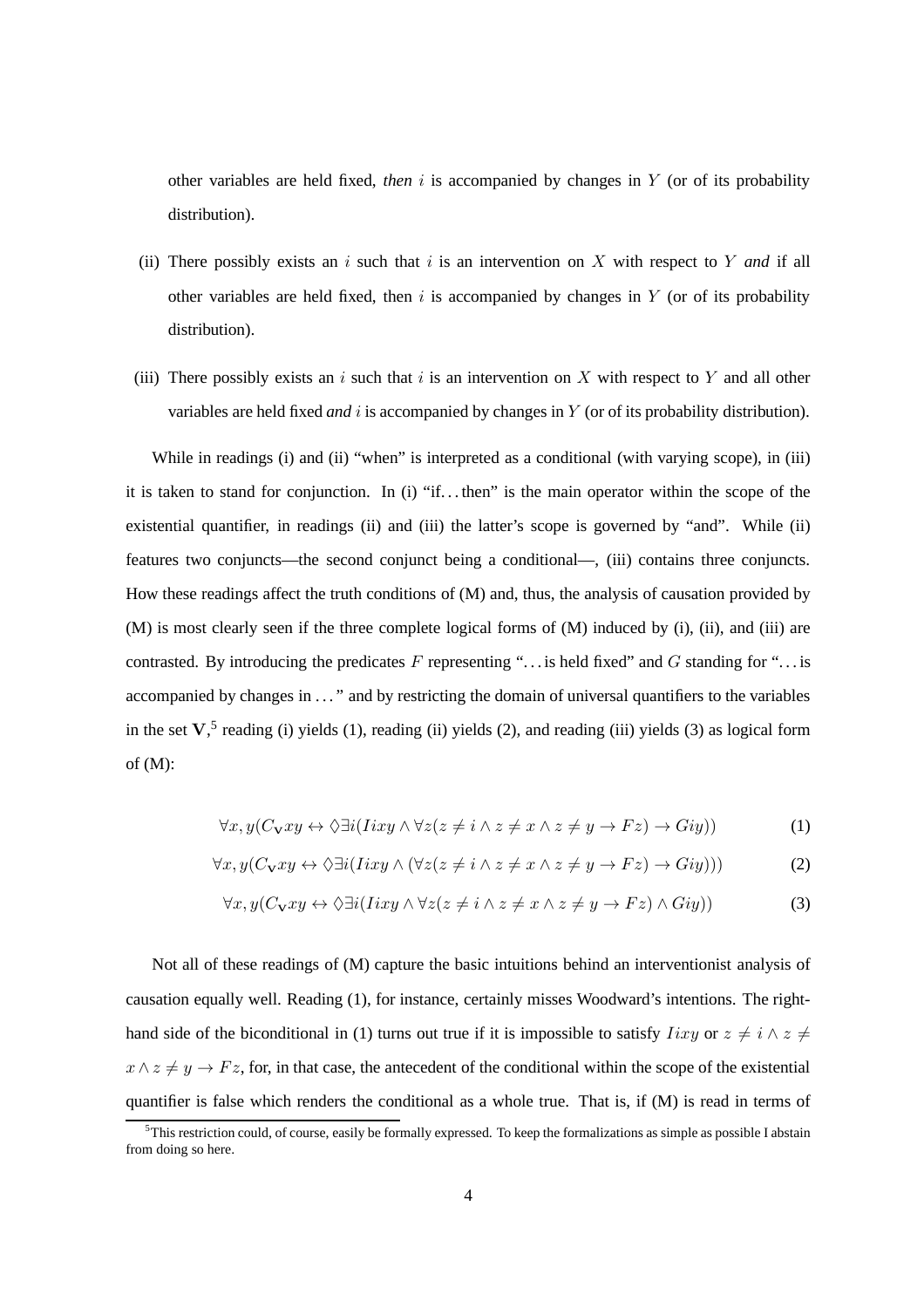(1), it determines X to directly cause Y if either it is impossible that there exists an intervention on X with respect to Y or the other variables in the structure cannot be held fixed. Obviously, such a reading would have highly unwelcome consequences. For example, if the same variable is substituted for X and Y, i.e.  $X = Y$ , it is impossible to intervene (in Woodward's sense of the term) on X with respect to  $Y$ , because there cannot possibly exist a surgical manipulation of  $X$  that is not at the same time a manipulation of (the identical) Y.<sup>6</sup> More generally, it is impossible to intervene on any variable with respect to itself. Subject to  $(1)$ , hence, every variable would turn out to trivially cause itself.<sup>7</sup> Or if there is only one variable among the variables other than  $I, X$ , and Y which cannot be held fixed, X would automatically be identified as direct cause of Y by  $(1)$ . Both of these implications of  $(1)$  run counter to common causal intuitions. Woodward clearly does not have reading (1) in mind.

By contrast, if reading (2) is assumed, the possible existence of an intervention on  $X$  with respect to  $Y$  is rendered necessary for a direct causal dependency between these two variables. If there is no such possible intervention, the right-hand side of the biconditional in (2) is false, which amounts to the causal irrelevance of X to Y. While, according to (2), X only directly causes Y if there possibly exists an intervention on X with respect to Y, the fixability of the other variables in V is not necessary for a direct causal dependency between X and Y. For if not all remaining variables in  $V$  can be held fixed, the antecedent of the conditional in the second conjunct within the scope of the existential quantifier in (2) is false, which makes the whole conditional true. Hence, if there possibly exists an intervention on X with respect to Y and at least one of the remaining variables in the structure cannot be held fixed, both conjuncts of  $(2)$  are satisfied which, subject to  $(2)$ , implies that X directly causes Y. Finally, according to reading (3), both the possible existence of an intervention on  $X$  with respect to  $Y$  and the fixability of all other variables turn out to be necessary conditions of a direct causal dependency between X and Y. (3) requires that in order for Y to be directly causally dependent on X there possibly exists an intervention on  $X$  with respect  $Y$  such that all other variables in  $V$  are fixed and Y changes its value or its probability distribution.

(3) is the strongest of all possible readings of (M)—it implies both (1) and (2). In (2003), Woodward provides a number of indications that (3) in fact is his intended reading. For instance, he sub-

<sup>&</sup>lt;sup>6</sup>More specifically, condition (IV.3) of Woodward's (2003, 98) notion of an intervention cannot be met.

<sup>&</sup>lt;sup>7</sup>This problem could be averted by adding a constraint to (M) that requires X and Y to be *different* variables. Yet, under reading (1), a version of (M) that is supplemented in that vein would still entail that non-manipulability is sufficient for causation, which is a very counterintuitive consequence.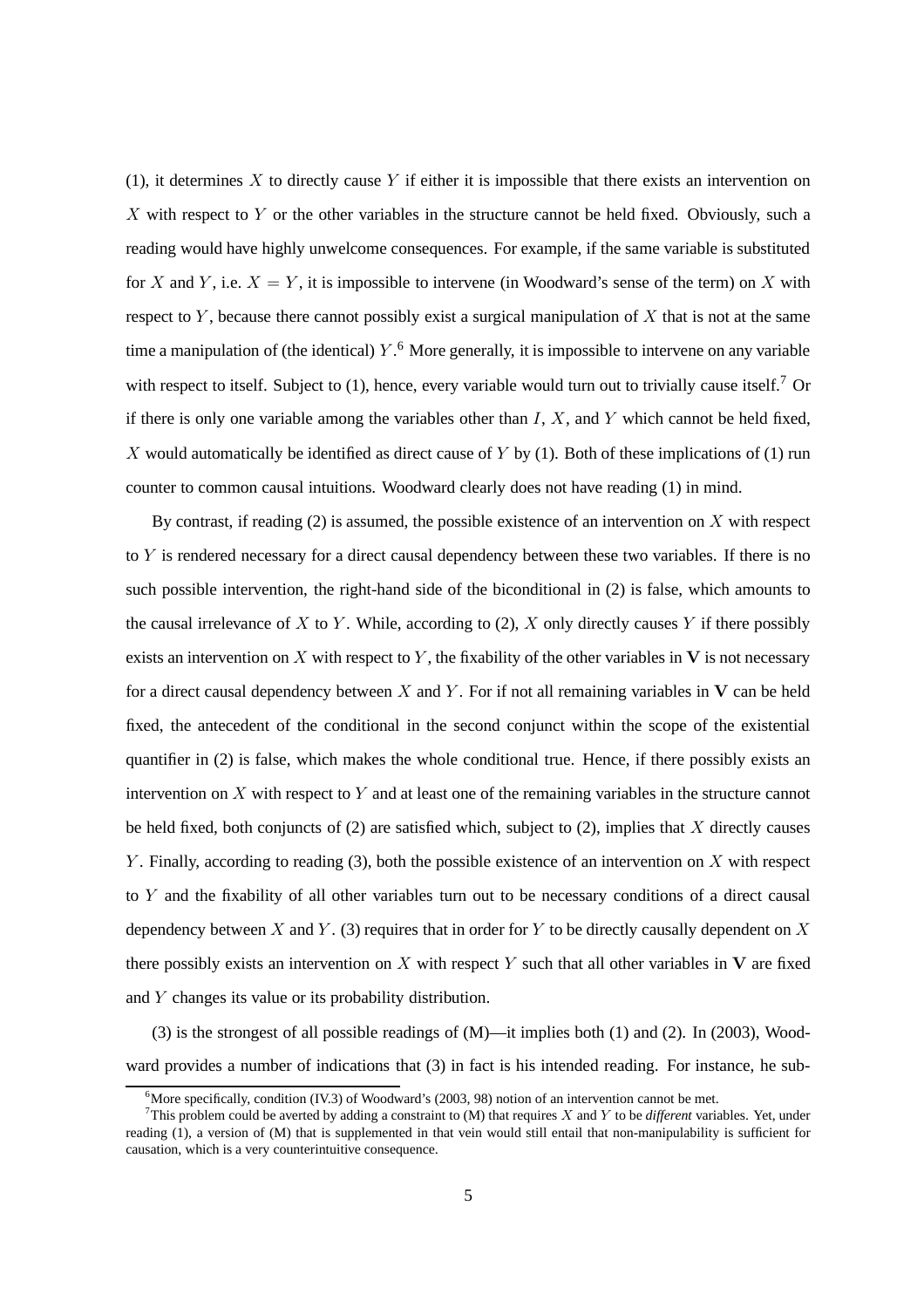scribes to the slogan "*No causal difference without a difference in manipulability relations, and no difference in manipulability relations without a causal difference*" (Woodward 2003, 61), or he explicitly characterizes the manipulability of X with respect to Y as a necessary condition of X causing Y (Woodward 2003, 112-113, 128). Even though he never positively identifies the fixability of the other variables in V as necessary for X to directly cause Y, he clearly wants to establish a tight conceptual connection between manipulability, difference-making in context, and causality. These basic intuitions behind interventionism are best captured by reading (3), which I hence take to be the reading of (M) Woodward has in mind in (2003).

In (2008a), however, he suggests a radically different reading of his definition of direct causation—without explicitly indicating to be modifying his original theory. In a context that discusses the problem of mental-to-physical causation, he says the following about his analysis of causation (Woodward 2008a, 224-225):

I also assume that if a candidate causal claim is associated with interventions that are impossible for (or lack any clear sense because of) logical, conceptual or perhaps metaphysical reasons, then that causal claim is itself illegitimate or ill-defined. In other words, I take it to be an implication of (M) that a legitimate causal claim should have an intelligible interpretation in terms of counterfactuals [or, interchangeably, claims about the possible existence of interventions] the antecedents of which are coherent or make sense.  $(\ldots)$  Thus if we have two apparently competing claims, the first contending some mental state is causally inert and the other contending that it causes some outcome, it must be possible to specify some set of (coherent, well-defined) interventions such that the two claims make competing predictions about what would happen under those interventions. If we cannot associate such an interventionist interpretation with one or both of the claims, the claim(s) in question lack a clear sense  $(\dots)$ .

Plainly, if interventions on X with respect to Y are impossible, none of the readings of  $(M)$  discussed above yields that "X causes Y" is ill-defined or meaningless—contrary to what Woodward claims in this passage. Rather, (1), (2), and (3) assign definite truth-values to causal claims based on, among other things, whether interventions on  $X$  are possible or not. If—for whatever reason—it is impossible to intervene on X with respect to Y, (1) renders "X causes Y" true, whereas (2) and (3) render "X causes Y" false.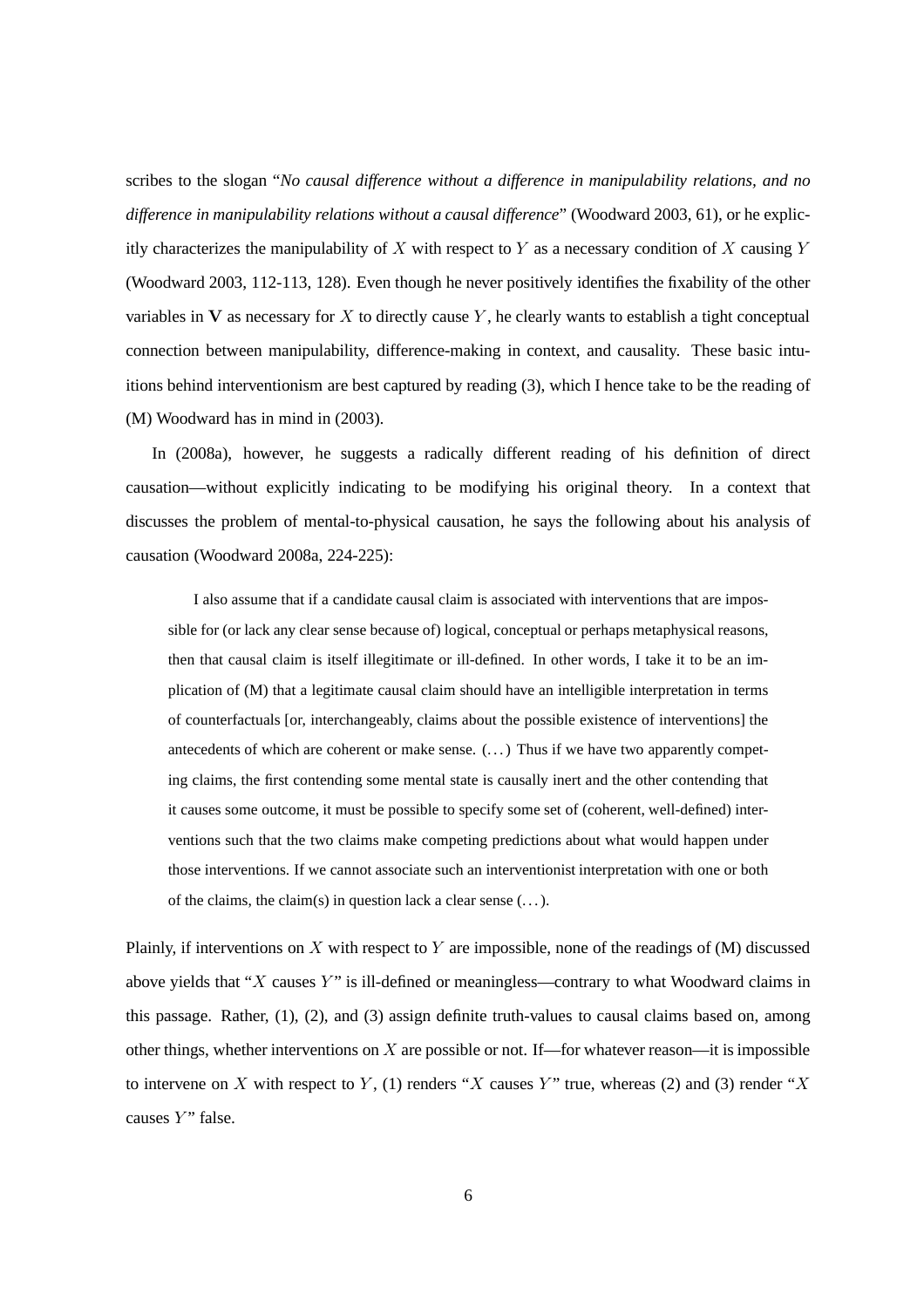Hence, the quoted passage clearly shows that in (2008a) Woodward has an account of causation in mind that significantly differs from the literal readings of the theory discussed above. I am even inclined to say that he significantly modifies his theory in Woodward (2008a). As he does not make his modifications explicit, we are left to reconstruct his most recent understanding of interventionism on our own. Apparently, Woodward no longer takes the manipulability of  $X$  to be a necessary condition for X to cause Y. If X is not manipulable with respect to Y, the claim "X causes Y" shall newly be ill-defined and no longer false. The same holds for the fixability of the other variables in the set of investigated variables V. Woodward (2008a, 256) indicates that if it is impossible to intervene on a variable X with respect to Y while holding the other variables in the structure fixed, it does not follow that X is causally irrelevant to Y. Rather, the impossibility to fix the other variables prohibits a coherent or meaningful interpretation of the claim " $X$  causes  $Y$ ". That is, according to Woodward (2008a), the possible existence of an intervention on X with respect to Y and the fixability of the other variables in the structure are *preconditions* of the meaningfulness of claims about causal dependencies among X and Y or about the absence of such dependencies. Rather than being necessary for causation, manipulability and fixability now turn out to be criteria for the well-definedness of causal claims. These considerations suggest that Woodward (2008a) reads (M) somewhat along the following lines:

(M') For all X, Y: If there possibly exists an intervention i on X with respect to Y such that all other variables Z in the pertaining variable set V are held fixed at some value, *then* X is a (type-level) direct cause of Y with respect to  $V$  *iff* i is accompanied by changes in Y (or of its probability distribution).

Formally, this amounts to (4), which is to be understood on the basis of the same interpretation as given for  $(1)$ ,  $(2)$ ,  $(3)$  above:

$$
\forall x, y \Diamond \exists i (Iixy \land \forall z (z \neq i \land z \neq x \land z \neq y \to Fz) \to (C_{\mathbf{V}}xy \leftrightarrow Giy))
$$
(4)

(4) is weaker than (3), i.e. (3) implies (4) but not vice versa. Contrary to (3), (4) indeed does not assign a truth-value to "X causes Y" when it is impossible to intervene on X with respect to Y or to fix the other variables in the structure. Against the background of (4), the possibility to intervene on X while the other variables are held fixed can—in the vein of the passage quoted above—be argued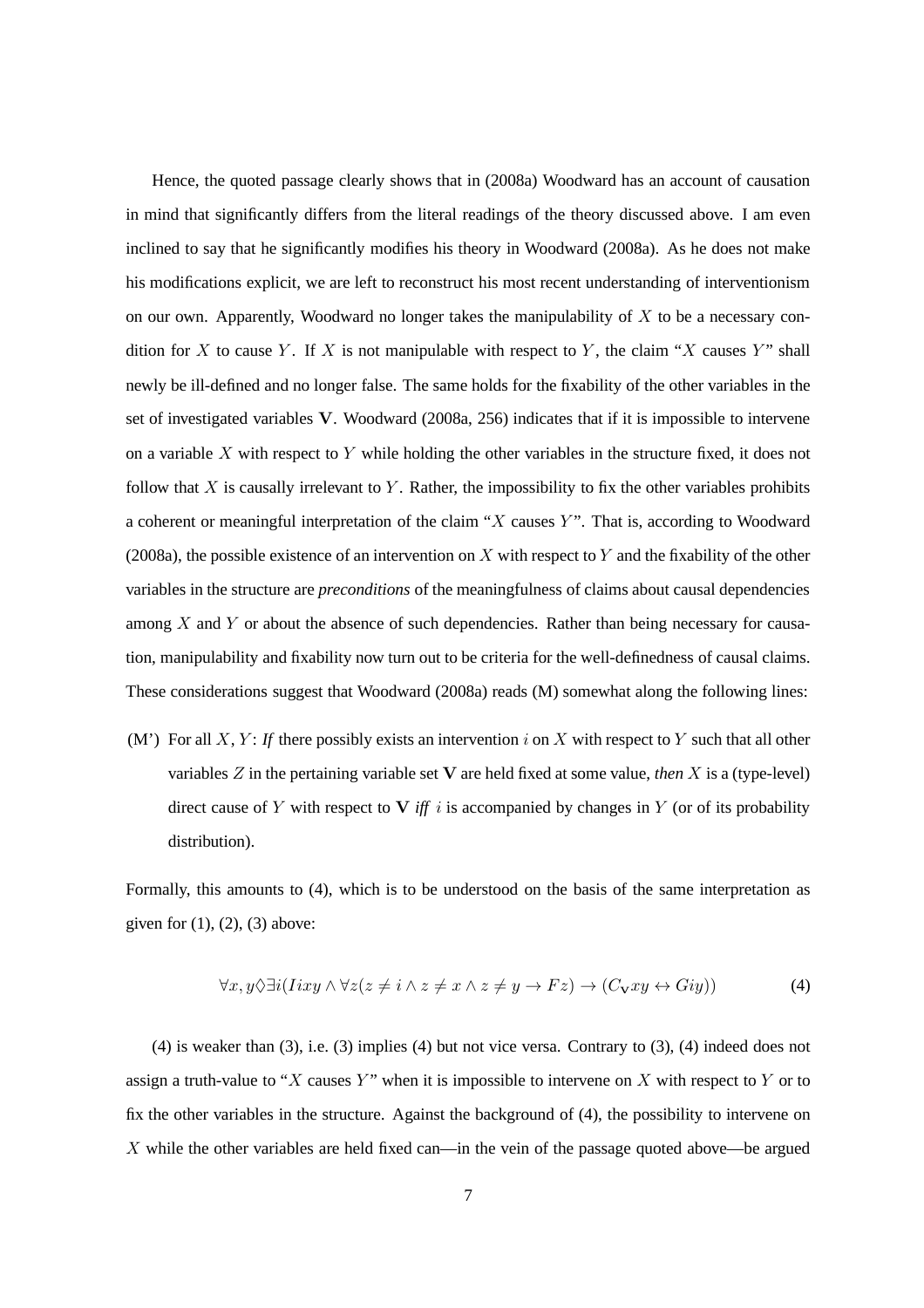to be a precondition of "X causes Y" being a well-defined causal claim. This consequence of (4) can be given a *strong* and a *weak* reading. Subject to the strong reading, whenever manipulability or fixability are violated there is no objective fact of the matter whether " $X$  causes  $Y$ " is true or not. In contrast, according to the weak reading, the existence of a causal dependency between  $X$  and  $Y$  can simply not be assessed within the interventionist framework in cases of violations of manipulability or fixability. That, however, does not exclude that  $X$  might be identified as cause of  $Y$  within some other theoretical framework in such cases. Or differently, if manipulability and fixability are violated the strong reading of (4) implies that " $X$  causes  $Y$ " is meaningless, while the weak reading only implies that the interventionist framework is inapplicable to determining the truth-value of that causal claim. The passage quoted above indicates that Woodward favors the strong reading.

Overall, thus, our discussion of the logical form of Woodward's interventionist analysis of causation yields a double result. In (2003), he endorses an analysis as specified in (3), according to which manipulability and fixability are necessary conditions for direct causation, whereas in (2008a), he turns to an account along the lines of the strong reading of (4), according to which manipulability and fixability are preconditions of the well-definedness of causal claims. Independently of which version of interventionism one favors, though, the four versions discussed in this section must be expressly distinguished, for they have radically different implications.

#### III

As indicated in the introductory section, interventionism has been claimed to do all kinds of theoretical work in recent years—especially by philosophers of the special sciences. The remainder of this paper is going to show that neither of the four versions of interventionism can do all the work that interventionists would like the theory to do.

To show this, it suffices to consider what the four different versions of interventionism say about three simple causal statements—one on self-causation, one on macro-to-micro causation, and one on macro-to-macro causation. First, take statement (a):

(a) Every variable  $X$  is a (type level) cause of itself.

It is fair to say that the non-existence of ubiquitous self-causation is virtually a truism of the philosophy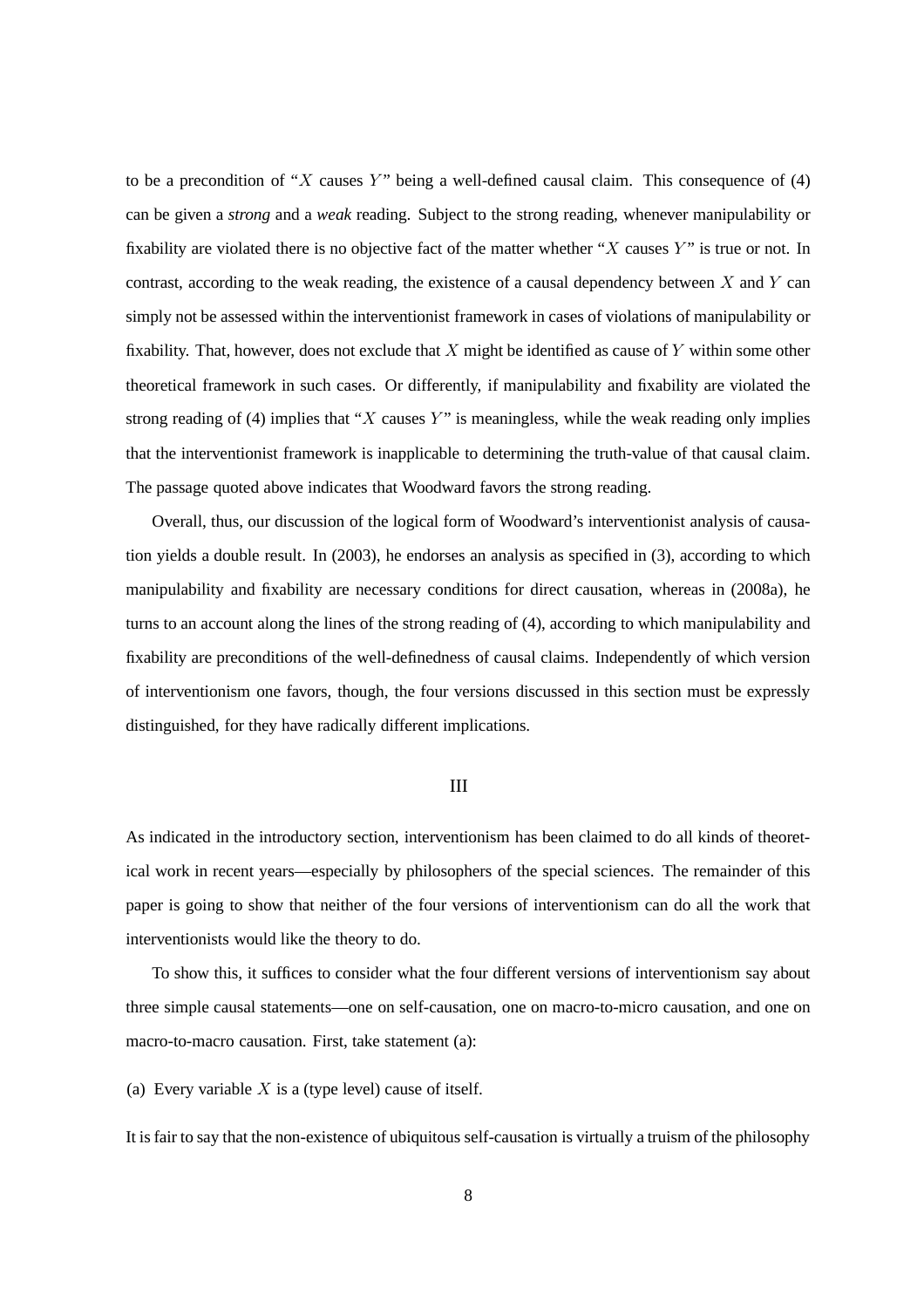

*Figure 1:* A causal structure as claimed to exist by non-reductive physicalists. M and M<sup>∗</sup> represent two types of macro phenomena that non-reductively supervene (symbolized by "⇒") on the micro phenomena represented by P and  $P^*$ . Arrows of type "→" stand for the direct causal dependencies that are assumed to hold among these variables.

of causation. If at all, self-causation only occurs in exceptional feedback structures. Hence, the standard opinion among philosophers of causation is that (a) is a *false* statement. To theoretically reproduce the falsity of (a), interventionism must be understood in terms of either (2) or (3). For, as we have seen in the previous section, interventionism of type (1) yields that (a) is a true statement, because it is impossible to intervene on any variable with respect to itself. By contrast, subject to interventionism of type (4), the impossibility to intervene on any variable with respect to itself entails that (a) is neither true nor false but ill-defined or meaningless. Only versions (2) and (3), according to which manipulability is necessary for causation, determine (a) to be false (and meaningful).

Second, consider the graph in figure 1, which depicts a causal structure over the variable set  $V = \{M, M^*, P, P^*\}$ , where M and  $M^*$  represent two types of macro phenomena and P and  $P^*$ represent the two types of micro phenomena that realize particular values of  $M$  and  $M^*$ , respectively. Suppose, we analyze this structure from the perspective of a non-reductive physicalist who takes macro properties to supervene on micro properties in a non-reductive way and who subscribes to the causal closure of the physical as well as to the existence of both macro-to-micro causation and macroto-macro causation. That is, M and  $M^*$  are taken to supervene on P and  $P^*$  such that  $M \neq P$  and  $M^* \neq P^*$ ; moreover, M shall be assumed to be a direct cause of  $M^*$  and of  $P^*$  (relative to V), while P is a direct cause of  $P^*$ . Against this background, we now inquire what interventionism says about the truth-values and meaningfulness of the following two statements:

- (b) M is a (type level) direct cause of  $P^*$  relative to V.
- (c) M is a (type level) direct cause of  $M^*$  relative to V.

Let us begin with (b). Recently, some non-reductive physicalists with sympathies for interventionism (e.g. Shapiro and Sober 2007) have argued that Woodward's interventionism successfully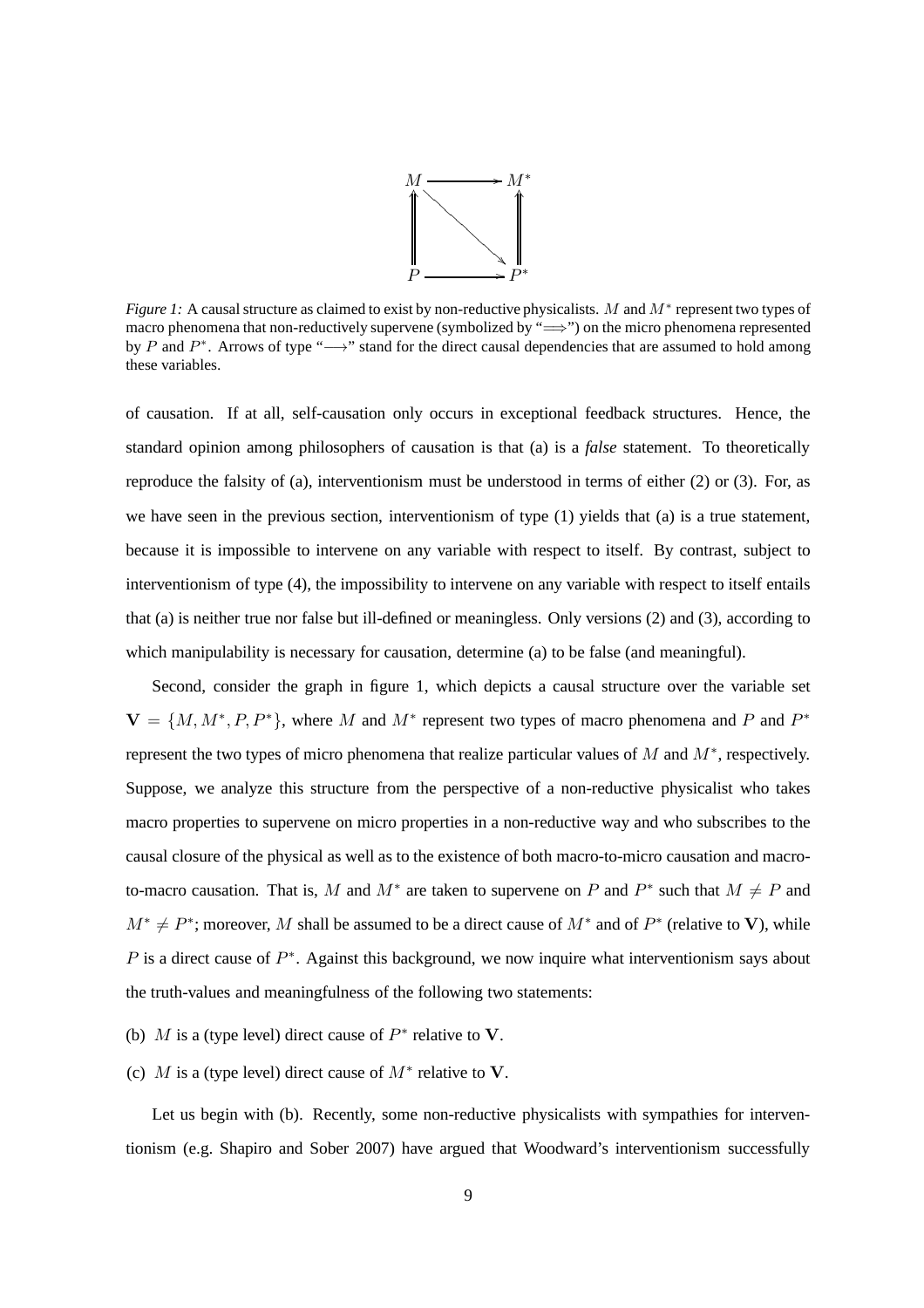accounts for macro phenomena causing effects of their supervenience bases and, hence, renders statements like (b) true. To determine which reading of (M) indeed yields that result we, among other things, have to assess whether it is possible to intervene on M with respect to  $P^*$ . According to Woodward (2003, 98), interventions on M with respect to  $P^*$  must be (statistically) independent of all causes of  $P^*$  that are not located on a path from M to  $P^*$ . In virtue of the structure in figure 1, P is located on a causal path to  $P^*$  that does not include M. Hence, any possible intervention on M with respect to  $P^*$  must be independent of changes in P. Yet, M supervenes on P, which implies that every change induced on M is *necessarily* correlated with changes in P. It is therefore *impossible* to intervene on M with respect to  $P^*$ . Moreover, this impossibility does not hinge on the choice of the investigated variable set V. Contrary to Woodward's notion of direct causation, his notion of an intervention is not relativized to a particular variable set.<sup>8</sup> An intervention on M with respect to  $P^*$ would have to be independent of *all* other causes of  $P^*$ , irrespective of whether they are contained in V or not. Such a variable cannot possibly exist.<sup>9</sup>

This finding answers the question as to how the different variants of interventionism evaluate statement (b). According to  $(2)$  and  $(3)$ , a violation of manipulability entails that (b) is false. By contrast, (4) determines (b) to be meaningless. The only variant of interventionism that renders (b) true is (1). Hence, non-reductive physicalists as Shapiro and Sober (2007) who claim that Woodward's interventionism immunizes non-reductive physicalism against the threat posed by the problem of causal exclusion, presumably, read Woodward's theory along the lines of  $(1)$ , <sup>10</sup> At the same time, however, these authors, most likely, would not want to subscribe to the truth of (a), which is entailed by (1). That is, when it comes to cases of self-causation they draw on a different understanding of interventionism.

Finally, let us turn to statement (c). While interventions on M with respect to  $P^*$  would, impossibly, have to be independent of P, that is not required for interventions on M with respect to  $M^*$ .

<sup>8</sup> Strevens (2007, 243) contends that Woodward's (2003, 98) definition (IV) of an intervention variable is implicitly relativized to a variable set. To this, Woodward (2008b) replies, correctly in my view, by insisting that (IV) defines the notion of an intervention variable not by drawing on the relativized notion of causation provided by (M), but by drawing on a de-relativized notion of causation *simpliciter* which is defined via existential generalization of (M). In response, Strevens (2008) argues that this de-relativization of (M) gets the interventionist account involved in a vicious circle. I cannot enter this discussion here. For the purposes of this paper, I simply interpret Woodward's definition (IV) in the way that is most faithful to its wording, that is, in the non-relativized way.

 $9^9$ For a detailed presentation of this line of reasoning cf. Baumgartner (2009), Baumgartner (2010).

 $^{10}$ Also Menzies (2008, 206) explicitly subscribes to a conditional reading of interventionist causation in the vein of (1).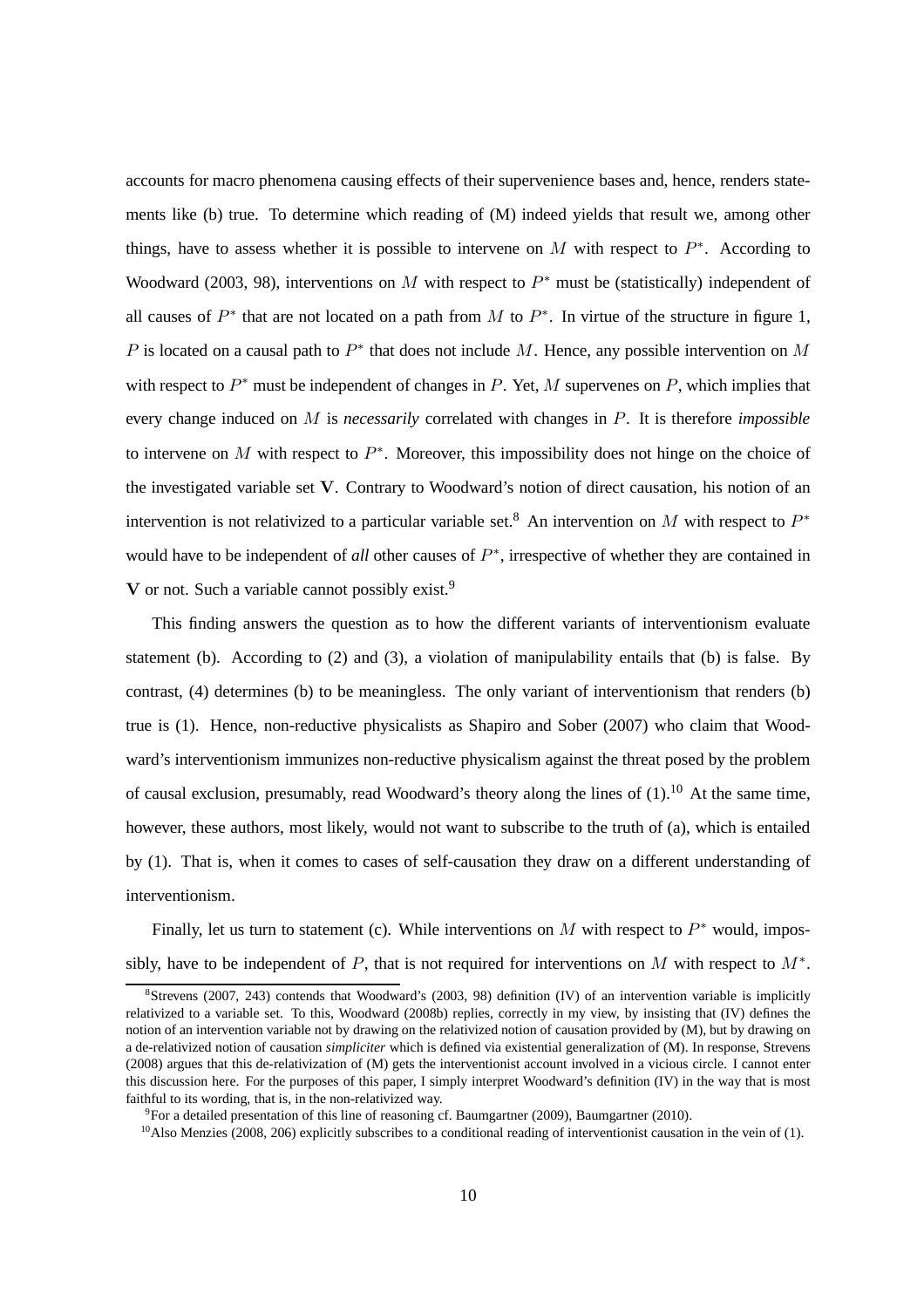Even though P is a cause of  $P^*$  which constitutes the supervenience base of  $M^*$ , P is no cause of  $M^*$  in the structure of figure 1, because the supervenience relation is non-causal. In consequence, P may vary while M is manipulated with respect to  $M^*$ . That is, it is very well possible that there exist interventions on M with respect to  $M^*$ —and let us moreover assume that these interventions are indeed accompanied by changes in  $M^*$ . By contrast, it is still not possible to hold P fixed while M is manipulated. Every intervention on  $M$  is necessarily correlated with changes in its supervenience base P. Thus, there is a variable in V that differs from M and  $M^*$  and that cannot be held fixed while  $M$  is intervened upon, i.e. it is impossible to satisfy the fixability requirement.

Based on these findings the different variants of interventionism assign the following truth-values to (c). According to (1), violations of either manipulability or fixability are sufficient for the truth of corresponding causal claims. That is, subject to (1), (c) is true. In virtue of (2), fixability of the other variables in  $V$  is not necessary for direct causation. Hence, given that interventions on  $M$  with respect to  $M^*$  are accompanied by changes in  $M^*$ , (2) renders (c) true. (3), in turn, requires both manipulability and fixability for direct causation and, correspondingly, determines (c) to be false. Finally, according to  $(4)$ , the non-fixability of all other variables in V violates one precondition of the well-definedness of (c), which is, therefore, meaningless.

In sum, there is not one single variant of interventionism that yields the—intuitively desirable falsity of (a) and that adequately reproduces the causal structure in figure 1, i.e. that mirrors the truth of (b) and (c). Of the two of Woodward's intended readings, (3) implies the falsity of (a), (b), and (c), whereas (4) implies the ill-definedness of all of these causal statements. Both the falsity of (a) and the truth of (b) and (c) can only be theoretically accounted for on the basis of Woodward's interventionism if that theory is understood differently depending on the context of application.

### IV

To conclude, there exists a discrepancy in the literature between the lack of clarity about the logical details of interventionism, on the one hand, and the work interventionism is expected to do, on the other. Ambiguities and a certain degree of implicitness in Woodward's own formulations are partly responsible for the insufficient appreciation of the logical details of interventionism in the literature. I suspect, however, that interventionism also tends to be applied rather loosely because the theory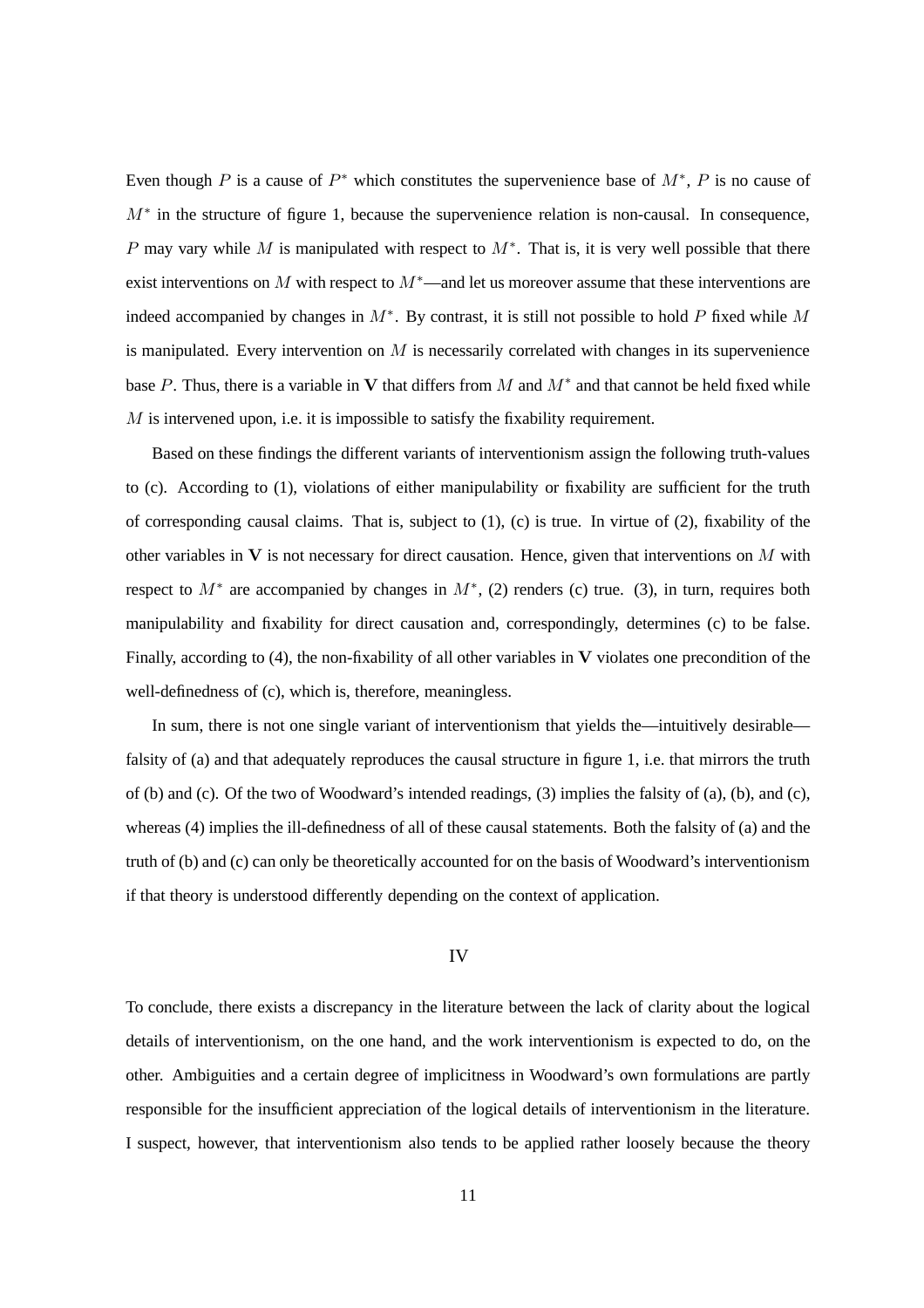has so much (pre-theoretic) intuitive appeal that it is easily endorsed without a thorough inspection of its logical form. This paper has shown that intuitive appeal is not enough. Before interventionism can be put to work, its logical details have to be carefully worked out and clearly understood. I have distinguished four conceivable readings of the definitional core of Woodward's interventionism, none of which serves all desirable purposes. That is, our clarifications of the logical form of interventionism suggest that certain friends of interventionism might have subscribed to that framework just somewhat prematurely.

## References

- Baumgartner, M. (2009). Interventionist causal exclusion and non-reductive physicalism. *International Studies in the Philosophy of Science 23*, 161–178.
- Baumgartner, M. (2010). Interventionism and epiphenomenalism. *Canadian Journal of Philosophy 40*, 359– 384.
- Campbell, J. (2007). An interventionist approach to causation in psychology. In A. Gopnik and L. Schulz (Eds.), *Causal Learning. Psychology, Philosophy, and Computation*, pp. 58–66. Oxford: Oxford University Press.
- Hughes, G. E. and M. J. Cresswell (1996). *A New Introduction to Modal Logic*. London: Routledge.
- Menzies, P. (2008). The exclusion problem, the determination relation, and contrastive causation. In J. Hohwy and J. Kallestrup (Eds.), *Being Reduced. New Essays on Reduction, Explanation, and Causation*, pp. 196–217. Oxford: Oxford University Press.
- Reisman, K. and P. Forber (2005). Manipulation and the causes of evolution. *Philosophy of Science 72*, 1113–1123.
- Shapiro, L. and E. Sober (2007). Epiphenomenalism. The dos and don'ts. In G. Wolters and P. Machamer (Eds.), *Thinking about Causes: From Greek Philosophy to Modern Physics*, pp. 235–264. Pittsburgh: University of Pittsburgh Press.
- Strevens, M. (2007). Review of Woodward, Making Things Happen. *Philosophy and Phenomenological Research LXXIV*, 233–249.
- Strevens, M. (2008). Comments on Woodward, Making Things Happen. *Philosophy and Phenomenological Research LXXVII*, 171–192.
- Woodward, J. (2003). *Making Things Happen*. Oxford: Oxford University Press.